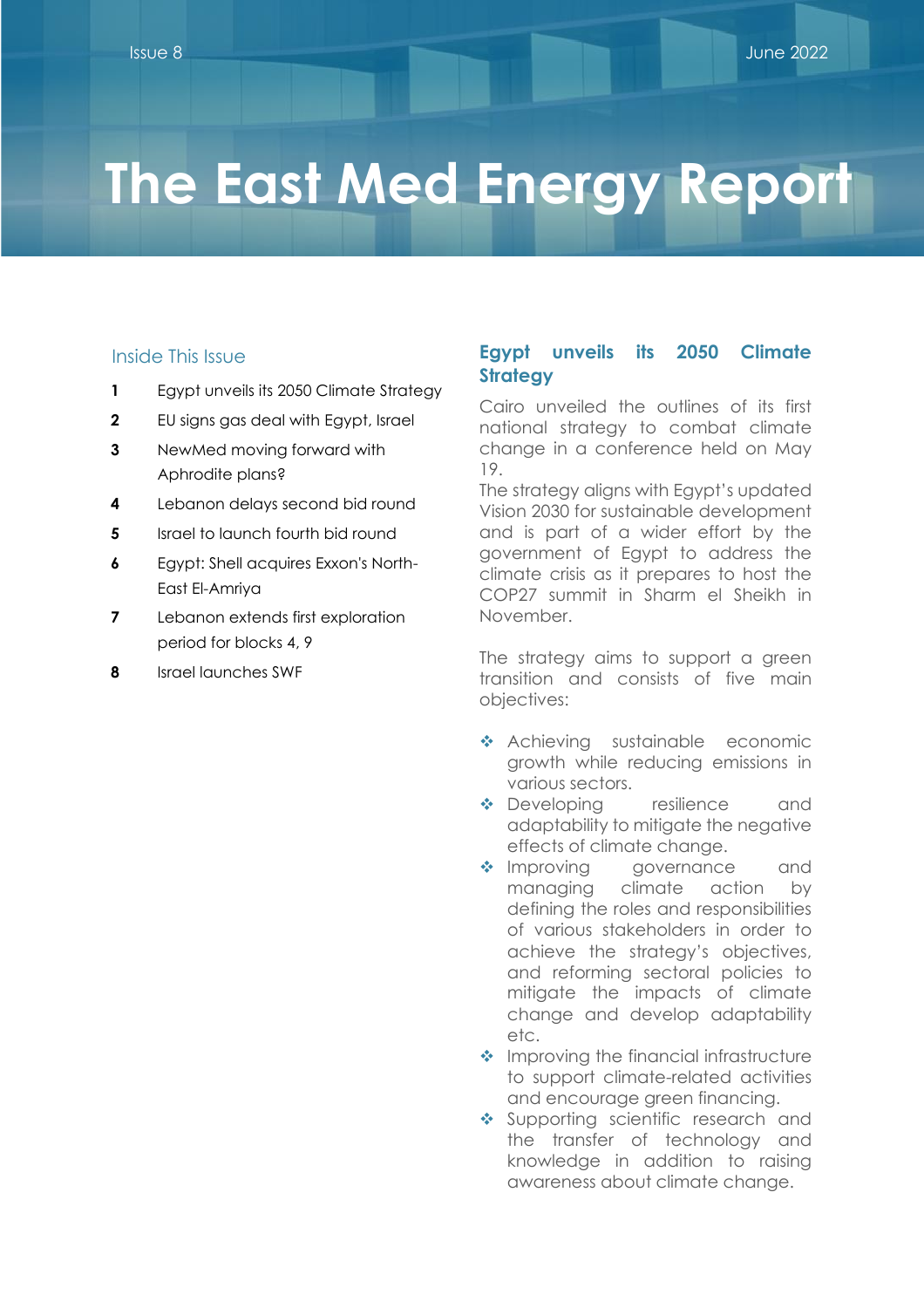Prime Minister Mostafa Madbouli pointed out during the conference that although Egypt is responsible for only 0.6% of global carbon dioxide emissions, it counts among the countries that are most vulnerable to climate change.

Cairo plans to spend \$211 billion on mitigation measures and another \$113 billion on climate adaptation by 2050 in key sectors including energy, transport, agriculture, water and irrigation. Environment Minister Yasmine Fouad underscored the importance of ensuring various sources of funding including the State's budget and the private sector. She also acknowledged that the strategy will also rely on developed countries honoring their climate commitments towards developing countries.

During the COP26 conference in Glasgow last year, Egypt announced a more ambitious target to generate 42% of its electricity from renewable energy sources by 2030, five years ahead of its original plan.

Egypt does not see a contradiction between the green transition and the promotion of natural gas, which Cairo embraces as a transition fuel. Egyptian officials maintain that the transition to a greener future rests on three pillars: the promotion of natural gas as a transition fuel, maximizing the usage of renewable energy resources and promoting the use of hydrogen.

A national hydrogen strategy is also in the works and will likely be unveiled ahead of COP27. In March, Cairo signed an MoU with the European Bank for Reconstruction and Development (EBRD) to assess the prospects of developing a low carbon hydrogen economy. Egypt has grand ambitions to become a regional hydrogen hub and has adopted various legislation this year to encourage private investments in green hydrogen and green ammonia projects for domestic use and for exports.

## **EU signs gas deal with Egypt, Israel**

The European Union, Egypt and Israel signed a trilateral Memorandum of Understanding on June 15, on the sidelines of a meeting of the East Mediterranean Gas Forum in Cairo. The MoU aims to ensure stable supplies of natural gas from Israel, Egypt and other sources in the Eastern Mediterranean to the EU via Egypt's LNG terminals. The agreement is part of Europe's efforts to [secure alternatives to Russian gas](https://www.mesp.me/wp-content/uploads/2022/04/The-East-Med-Energy-Report-Issue-6.pdf) following the invasion of Ukraine by Russia earlier this year.

The MoU is a framework agreement among political entities that will pave the way for gas companies to conclude commercial agreements at a later stage. The deal is valid for a period of three years with an automatic two-year extension.

At the moment, Egypt's LNG terminals – the Shell-operated Idku plant and the ENI-operated Damietta plant – are the only facilities that can export natural gas outside the region. The two terminals have a combined capacity of 12.2 million mt/year, which corresponds to roughly 17 bcm/year. In 2021, Egypt exported [6.8 mt of LNG](https://www.mees.com/2022/1/14/oil-gas/egypt-posts-10-year-high-lng-exports-of-68mn-tons-for-2021/25999600-7543-11ec-a555-a73a6ee2710b) (approximately 9 bcm). This represents a relatively modest volume compared to the 155 bcm imported by EU countries from Russia last year.

But, as acknowledged by the European Commissioner for Energy Kadri Simson, no individual exporter can replace the volumes of Russian gas. Simson added that the current geopolitical context provides opportunities for EU allies and counted the Eastern Mediterranean as one of the partner regions the EU is turning to. The EMGF, she said, is a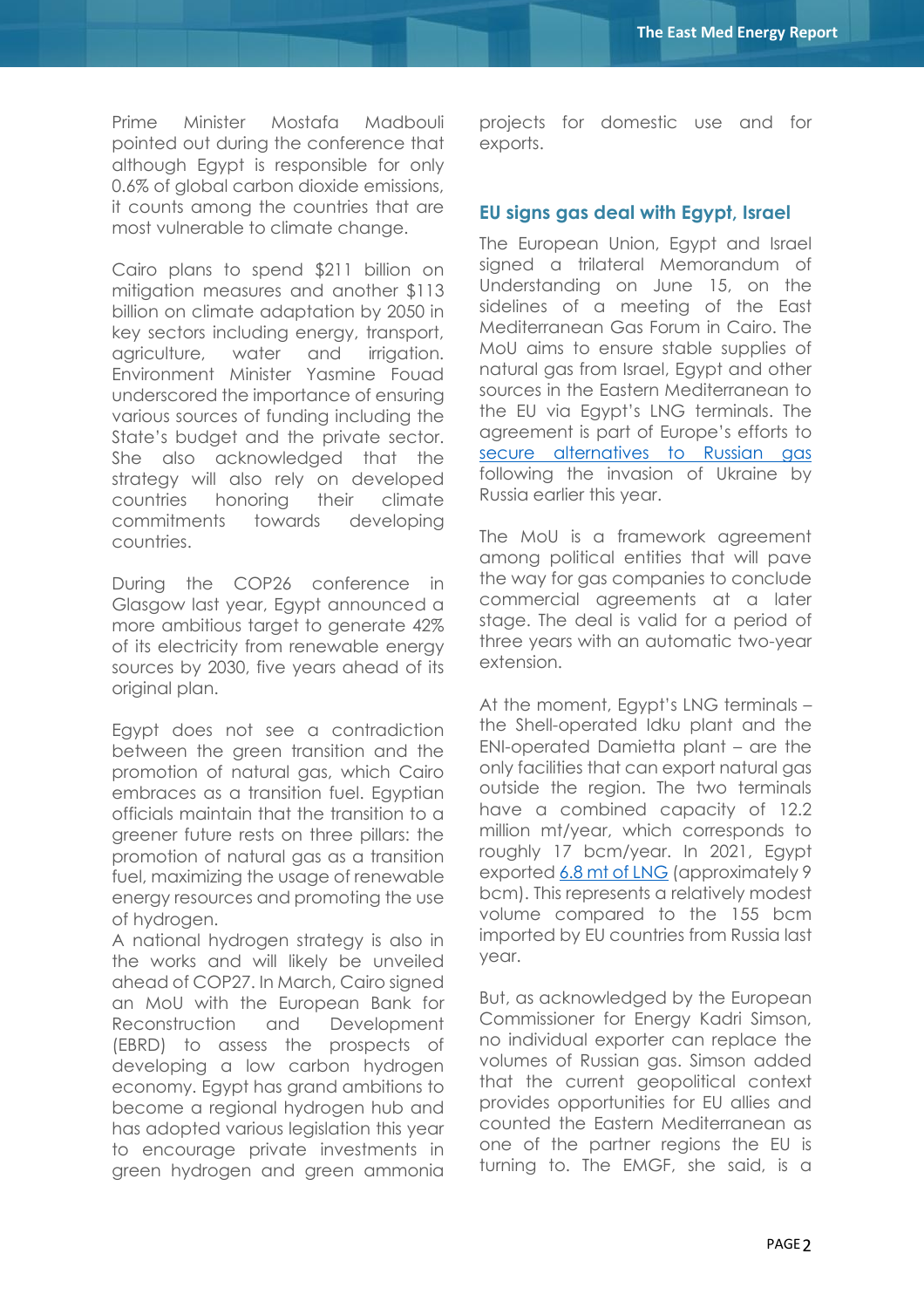natural place to discuss how the EU and East Med countries can strengthen their energy cooperation. Simson expects the newly created EU Energy Purchase Platform to quickly establish working relations with governmental authorities and gas industry players in the region, and again underscored the role of the EMGF by saying that the Forum's Gas Industry Advisory Board could be the right counterpart for the EU Energy Platform.

In 2021, Israel exported around 4 bcm of natural gas to Egypt via the EMG pipeline. The inauguration of a [new](https://www.mesp.me/wp-content/uploads/2022/03/The-East-Med-Energy-Report-Issue-5.pdf)  [export route via the Arab Gas Pipeline](https://www.mesp.me/wp-content/uploads/2022/03/The-East-Med-Energy-Report-Issue-5.pdf) in March 2022 will allow Israel to export an additional 2.5 to 3 bcm this year, and potentially 4 bcm/year in the future. Israeli deliveries will help sustain LNG exports from Egypt's LNG plants amid uncertainties over Egyptian production levels in the future.

#### **NewMed moving forward with Aphrodite plans?**

Israel's NewMed Energy, one of the partners in the Chevron-operated Aphrodite gas field in Cyprus, announced in its Q1 2022 financial report released on May 23 that talks are underway with the Cypriot government to update the gas field's development plan.

As in its latest reports, the company restated that the partners are examining whether to connect Aphrodite to existing facilities in the region (i.e. LNG plants in Egypt) and/or to the development plans of nearby assets (i.e. the Leviathan gas field in Israel's EEZ), suggesting that no decision has been made yet.

But the company also announced that a decision was made "regarding engagement with a drillship" to drill a well in Aphrodite (dubbed A-3), which will serve as a production well at a later stage, although it did not disclose details of the timeline. In its 2021 annual report released in March, NewMed said that the government of Cyprus approved its request to postpone the drilling of the A-3 "appraisal/development well", which was supposed to be carried out by November 2021, for a period of 12 months, i.e., until November 2022.

Aphrodite was discovered in 2011 and is estimated to hold around 4 tcf of natural gas. A small portion of the field extends into the Yishai license in the Israeli EEZ, one of various obstacles that have complicated the development of the gas field.

Cyprus and Israel have held talks to reach a unitization agreement for over a decade but have yet to conclude a deal. In March 2021, the Cypriot and Israeli Energy ministers agreed to give the partners in Aphrodite and in Yishai a year to conduct direct negotiations, or to refer the matter to an international expert if needed, to reach an agreement on profit distribution, before the governments of the two countries step in again.

A year later, no agreement has been reached yet between the companies on both sides of the border.

#### **Lebanon delays second bid round**

Energy Minister Walid Fayad announced on June 15, shortly before the closing of the tender, that the deadline to place bids in Lebanon's second offshore licensing round was pushed back until December 15, 2022.

The tender was first launched in April 2019 and was initially set to close on January 31, 2020. It was extended multiple times, first at the request of international oil and gas companies and then due to the impact of the Covid-19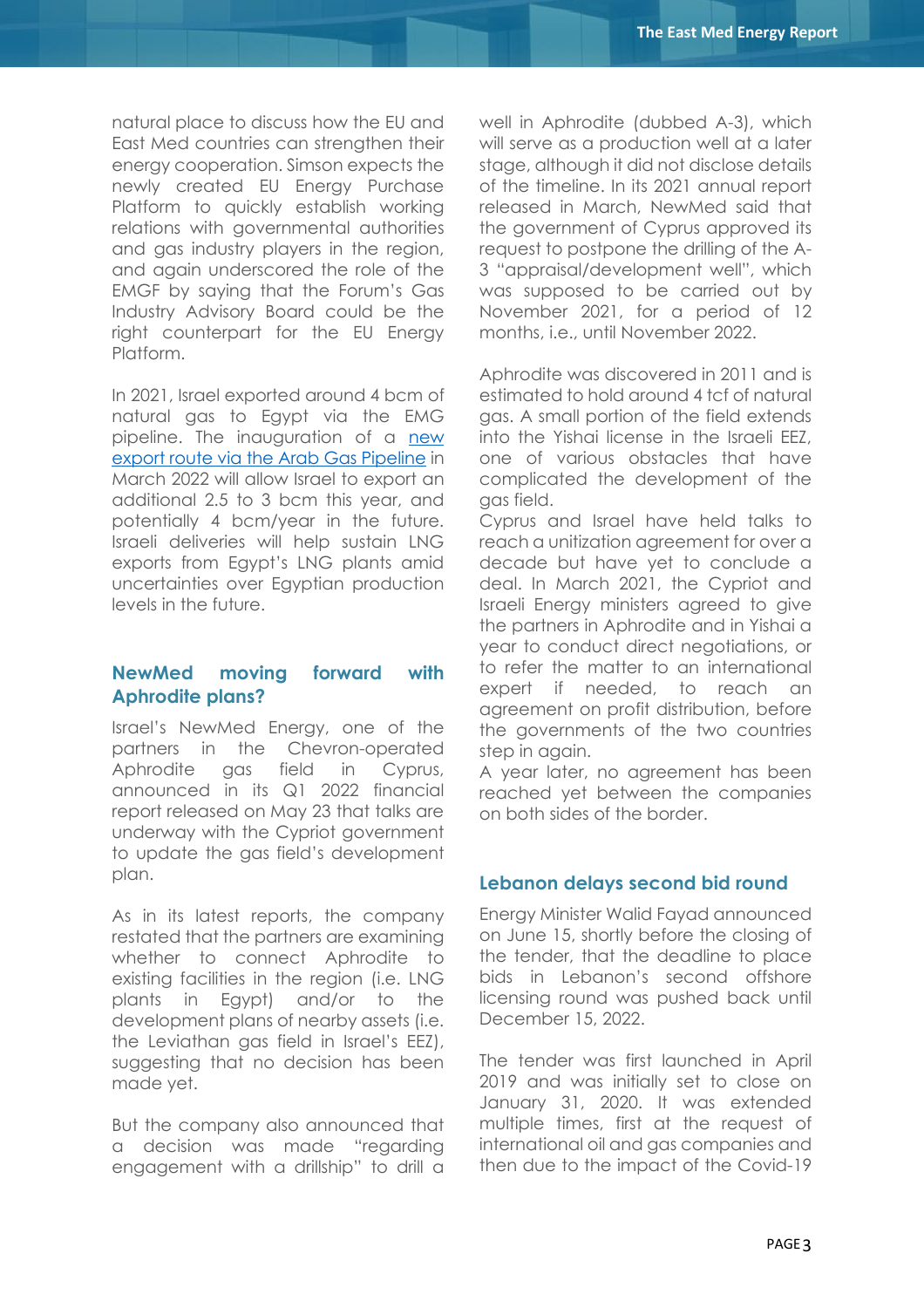pandemic. Last November, Fayad extended the deadline until June 15, 2022, and took a number of measures to maximize interest in the tender. All unlicensed blocks were put on offer and the terms governing the tender were revised to simplify the process and encourage companies to participate in the bid round.

The decision to postpone the tender was taken based on the recommendation of the Lebanese Petroleum Administration to "allow additional companies not currently operating in Lebanese waters" to take part in the bid round in the hope to "create an acceptable level of competition". Only two out of the 10 Lebanese offshore blocks are licensed – Block 4, where an unsuccessful drilling was carried out in 2020, and Block 9. Both blocks are operated by Total, as part of a consortium also including Italy's ENI and Russia's Novatek.

#### **Israel to launch fourth bid round**

The Israeli Energy Ministry reversed its decision to [give natural gas a "break" in](https://mesp.me/wp-content/uploads/2022/01/The-East-Med-Energy-Report-Issue-3.pdf)  [2022](https://mesp.me/wp-content/uploads/2022/01/The-East-Med-Energy-Report-Issue-3.pdf) to focus on renewable energies. Energy Minister Karine Elharrar instructed her team at the Ministry to prepare for the launch of the fourth offshore licensing round later this year, without disclosing details of the timeline.

The fourth bid round was first announced in 2021 but never officially launched. The Ministry's decision in December to freeze upstream activities pushed it back to an unspecified date but a global energy crisis put it back on the table.

Elharrar said in a press conference on May 30 that the crisis is an opportunity for Israel to export larger volumes of natural gas, as Europe seeks to diversify its energy supplies to reduce its reliance on Russian imports. The Ministry's director general Lior Schillat also pointed out that "it is hard to overstate the importance of natural gas in strengthening the ties between Israel and Egypt, and its effect on Israel's geopolitical position in the Middle East". Israel, Egypt and the European Commission signed an MoU on June 15 to step up gas deliveries to EU countries (See p.2).

Note that Israel has yet to announce the winner of the previous bid round held in 2020. The sole block on offer at the time was Block 72, located just outside the area disputed by Israel and Lebanon (or well within it according to the claims put forward by the Lebanese negotiating team which extend the disputed area southward).

The block received two bids, one submitted by Noble Energy (now Chevron) and its partner Delek (now NewMed Energy), and another one submitted by Energean. But an antitrust dispute has held up the award and the issue is still being examined by the Supreme Court.

# **Egypt: Shell acquires Exxon's North-East El-Amriya**

Shell announced on May 18 that its subsidiary BG International has signed a farm out agreement with ExxonMobil to acquire a 100% stake in the North-East El-Amriya offshore block in the Mediterranean.

Exxon acquired the block in 2019, before adding the North Marakia block in Egypt's West Med to its portfolio in the same year, and the Star block adjacent to North-East El-Amriya in 2021. Exxon has since been looking to farm down its stake in the three Mediterranean blocks. In March, the U.S. major entered into an agreement with QatarEnergy which will see the Qatari company [acquire a 40%](https://www.mesp.me/wp-content/uploads/2022/04/The-East-Med-Energy-Report-Issue-6.pdf)  [stake in North Marakia](https://www.mesp.me/wp-content/uploads/2022/04/The-East-Med-Energy-Report-Issue-6.pdf) once all approvals have been obtained.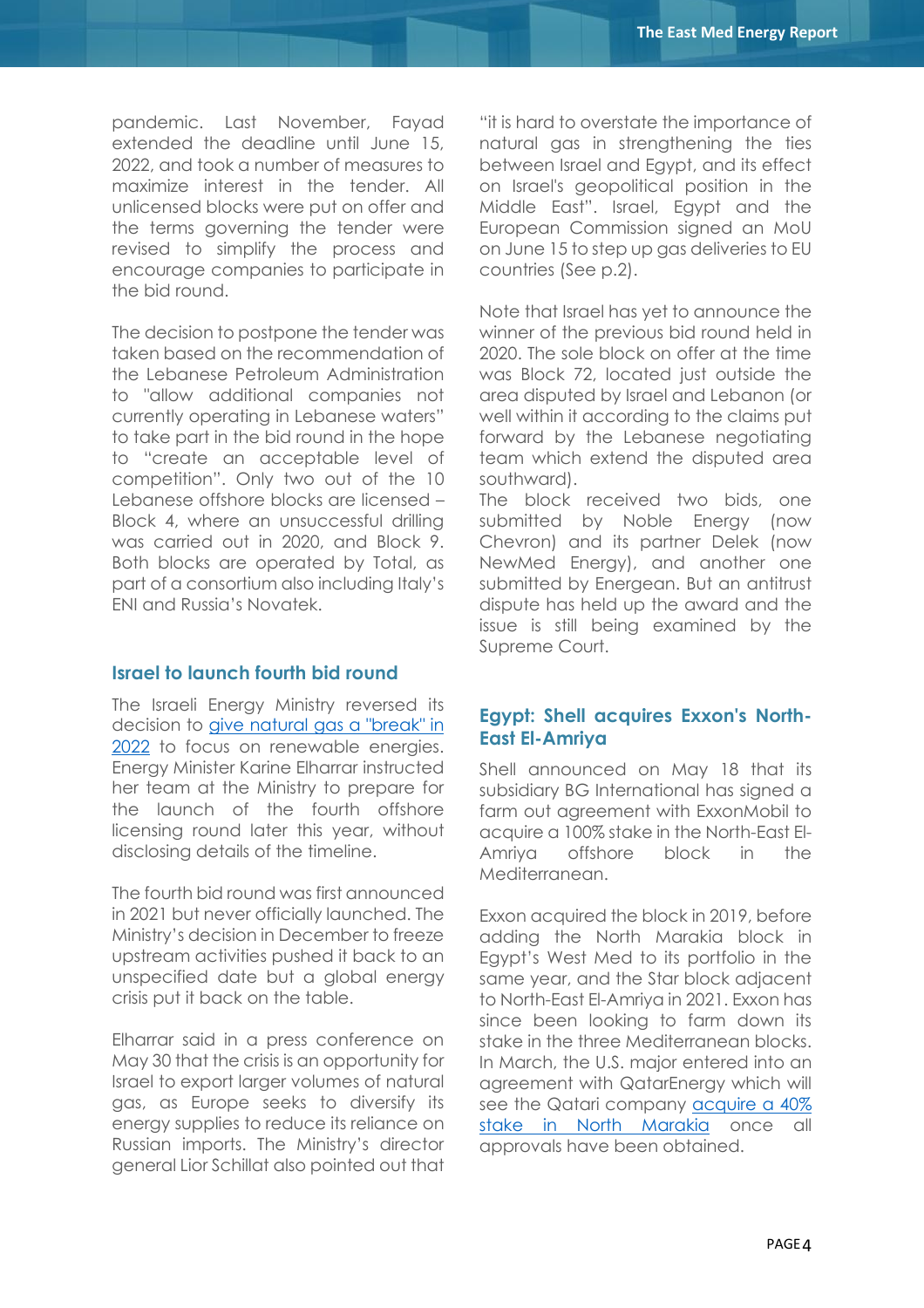

*Source: Egypt Upstream Gateway*

Once the North-East El-Amriya transaction is approved, Shell will expand its presence in the Egyptian offshore, in line with its strategy to refocus its upstream business in Egypt on offshore assets in the Mediterranean and in the Red Sea, as it announced in 2021 after selling its onshore assets in the Western Desert. Last year, the company was awarded rights to operate two offshore blocks in the Herodotus Basin in Egypt's West Mediterranean – North Marina and North Cleopatra – after securing licenses for two offshore blocks in the Red Sea in 2019 – Block 3 and Block 4.

North-East El-Amriya is located next to the company's West Delta Deep Marine project. In 2020, Shell and partner Petronas also acquired two nearby acreages, North Sidi Gaber and North Al Fanar.

# **Lebanon extends first exploration period for blocks 4, 9**

The government of Lebanon approved last month a request by the Total-led consortium to extend the first exploration period in its two licensed blocks, Block 4 and Block 9.

The companies requested a three-year extension in both blocks, but the government agreed to a one-year extension in Block 4 (from October 23, 2022, until October 22, 2023), and a 2.7 year extension in Block 9 (from October 23, 2022, until May 21, 2025).

According to the exploration and production agreements signed in January 2018 with the consortium, which also includes ENI and Novatek, the exploration phase is divided into a first exploration period of three years, and a second period of two years, both of which may be extended.

In January 2021, the first exploration period in both blocks was extended due to the impact of the Covid-19 pandemic and further to the issuance of a law allowing the suspension of legal, judicial and contractual deadlines in Lebanon.

In effect, the decision to extend the first exploration period allows the companies to defer their contractual commitments. Given the context, the Lebanese government may have considered that this would be a better outcome than to see them walk away, particularly before closing the second licensing round as this would reflect negatively on the attractiveness of the sector.

Still, the decision was criticized by those who accuse Total of caving to Israeli pressures after failing to drill in Block 9, a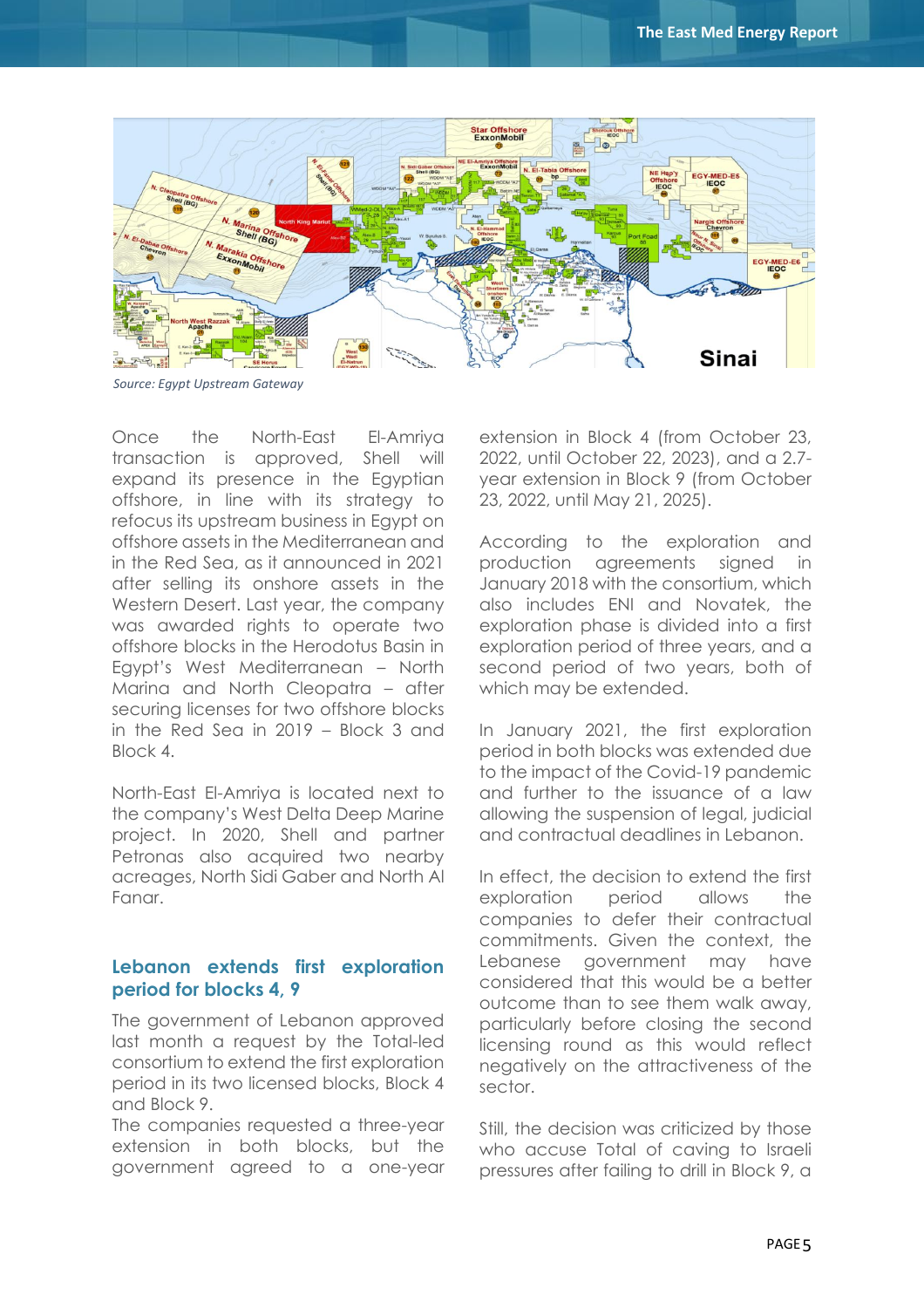small part of which is disputed by Israel. Most notably, Hezbollah leader Hassan Nasrallah said in a televised speech on June 9 that the government's decision to give "Total and its partners more time was wrong". The French company was supposed to conduct an exploratory drilling within the block in the first exploration period but has repeatedly delayed its plans. Last December, following a meeting with company officials, Energy Minister Walid Fayad said that "in the absence of demarcation (…) the French are not ready to proceed with drilling". The Minister confirmed on June 12 that the company was willing to invest but backed down following Israeli threats.

#### **Israel launches SWF**

Israel's sovereign wealth fund became operational on June 1 after years of delays. The fund was set up in 2014 to manage the proceeds collected by the State from taxes on excess profits imposed on companies exploiting natural gas and other natural resources.

According to the law that established the fund, the institution managed by the Bank of Israel is to become operational after accumulating one billion shekels in revenues (approximately \$300 million). It was initially expected to begin operations in 2018 but revenue streams were slower than expected. The fund has accumulated 1.14 billion shekels to date, and an additional 836 million is due to be injected soon.

It is not clear how the revenues will be invested, but 12 months after its launch, the fund will be able to distribute up to 3.5% of its proceeds on socio-economic development.

Another dimension to keep in mind is a potential cooperation with other SWFs and financial institutions in the region amid burgeoning relations between

Israel and a number of Arab countries following the Abraham Accords.